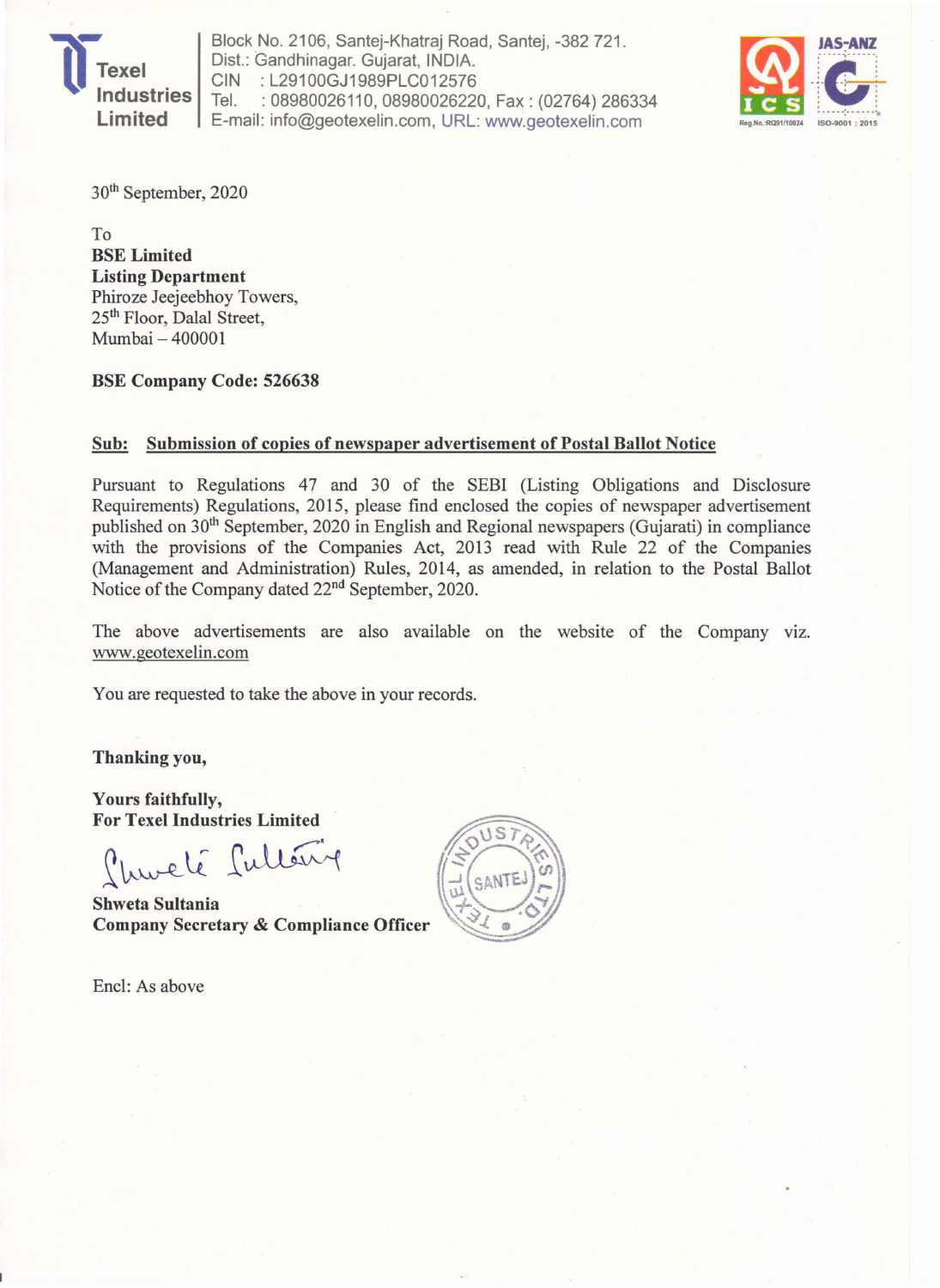**3**

**FREE PRESS GUJARAT Wednesday, September 30, 2020**

### **Delhi's air quality likely to improve slightly:IMD**



New Delhi, With mainly clear sky and strong surface winds expected on Monday and Tuesday, Delhi's air quality is likely to improve slightly. According to scientists at the India Meteorological Department (IMD), strong surface winds are expected over the next two days, keeping the air quality from dropping. "Because of slight rainfall in neighbouring Rajasthan, strong winds are travelling towards Delhi. The winds are also likely to reduce the overall humidity levels. However, this is likely to change from October 1 when the wind speed will reduce," said a senior IMD scientist. The IMD

has warned that the air quality may dip slightly from next month with a change in wind pattern and reduction in wind speed because of the overall weather transition. As per the Central Pollution Control Board (CPCB), the air quality index (AQI) on Monday at 6 am was 125 in the 'moderate' category. This is likely to improve with the winds picking up, as the day progresses. The average overall Delhi AQI was recorded at 117 on Sunday, as per CPCB data. "The air quality is likely to improve though remaining in the moderate category over the next two days," said a senior CPCB official.

# **Western Railway To Extend Four Special Trains Up To Puri Station**

Ahmedabd, For the Special train will leave Puri on every Wednesday at 18.20 renewed timings will be hrs, halt at Khurda Road at 19.10 hrs & Bhubaneswar at 19.38 hrs and reach Ahmedabad on Friday at 07.25 hrs. The renewed timings will be effective on journey commencing from Ahmedabad w.e.f. 02/10/ 2020 and from Puri w.e.f. 30/

convenience of passengers, every Tuesday, Thursday, Western Railway has decided to extend the running of four special trains up to Puri station, which were earlier terminating at Khurda Road and Bhubaneswar stations. The extension of these following trains will start with effect from 1st October, 2020. The details of the trains that are to be extended to Puri, are as under : Train No. 02844/ 43 Ahmedabad – Puri Superfast Special train (previously till Khurda Road) Train No. 02844 Ahmedabad - Puri Special train will leave Ahmedabad on every Monday, Thursday, Saturday & Sunday Friday & Saturday at 17.30 hrs, halt at Khurda Road at 18.20 hrs and reach Ahmedabad on the third day at 07.25 hrs. The renewed timings will be effective on journey commencing from Ahmedabad w.e.f. 01/10/ 2020 and from Puri w.e.f. 01/ 10/2020. Train No. 08406/05 Ahmedabad – Puri Special train (previously till Bhubaneswar) Train No.

02843 Puri – Ahmedabad

at 18.40 hrs, halt at Khurda Road at 07.45 hrs and will now reach Puri on the third day at 08.55 hrs. Similarly, Train No. 08406 Ahmedabad – Puri Special train will leave Ahmedabad every Friday at 18.40 hrs, halt at Bhubaneswar at 06.20 hrs & Khurda Road at 07.00 hrs and will now reach Puri on Sunday at 08.10 hrs. Similarly, Train No. 08405 Puri – Ahmedabad

Special train will leave Puri 09/2020. Train No. 08402/01 Okha – Puri Special train (previously till Khurda Road) Train No. 08402 Okha – Puri Special train will leave Okha every Wednesday at 08.30 hrs, halt at Khurda Road at 08.55 hrs and will now reach Puri on 10.20 hrs on Friday. Similarly, Train No. 08401 Puri – Okha Special train will leave Puri every Sunday at 09.25 hrs, halt at Khurda Road at 10.20 hrs and reach Okha on Tuesday at 13.50 hrs. . The

effective on journey commencing from Okha w.e.f. 07/10/2020 and from Puri w.e.f. 04/10/2020.

youth wing on Monday said a Opposition parties urged him group of its members set a not to sign them, saying they tractor on fire at Rajpath, which connects the India Gate to the Rashtrapati Bhavan in New Delhi, in protest against the new farm laws as the party planned to intensify protests against the legislation. "Our country thrives on the blood and sweat of our farmers. From fighting the British to feeding the entire nation, our farmers are the nation's backbone. On [freedom fighter] #BhagatSingh's birth anniversary Youth Congress set ablaze a tractor in protest against the govt's anti-farmer bills," the Youth Congress said in a tweet. President Ram Nath Kovind signed three contentious of the minimum support farm bills into law on Sunday prices for their produce.

Train No. 02973/74 Gandhidham – Puri Superfast Special train (previously till Khurda Road) Train No. 02973 Gandhidham – Puri Special train will leave Gandhidham every Wednesday at 23.00 hrs, halt at Khurda Road at 17.35 hrs and will now reach Puri on Friday at 19.00 hrs. Similarly, Train No. 02974 Puri – Gandhidham Special train will leave Puri every Saturday at 10.30 hrs, halt at Khurda Road at 11.20 hrs and reach Gandhidham on Monday at 06.40 hrs. The renewed timings will be effective on journey commencing from Gandhidham w.e.f. 30/09/ 2020 and from Puri w.e.f. 03/ 10/2020. The booking of these trains is open at nominated PRS counters and on IRCTC website. All the above trains

Ahmedabad, With over 40

lakh COVID-19 cases in India of which almost 1 lakh are from Gujarat, there is an urgent need to find a way to protect one's self and family. With no conventional remedy in sight, boosting the body's immunity is our country's diseases on a large scale. safest way to battle this action \_ plan 143414 \_ Gordon \_

pandemic. Lowered immunity gives rise to ailments like recurrent colds and coughs, bronchitis, asthma, allergic rhinitis, hay fever, eczema, urticaria in the state. The state (wheals) and food allergies amongst others. Homeopathy is proven to be a natural immunity-booster. According to the research studies provided by WHO on the efficacy of homeopathy for reduced immunity-based ailments, evidence has proven that homeopathy is effective. (https://www.who.int/

Intcouncilforhomeopathy\_otherngo.pdf): Homeopathy has a robust track record of controlling, managing and preventing outbreaks of infectious

The Gujarat State

Government has distributed the homeopathic prophylaxis to Covid-19 that has been prescribed by the AYUSH ministry, to 3.48 crore people government in a presentation made to WHO also stated that 99.6% of those under quarantine who were put under the AYUSH prophylaxis tested negative. Of the total 33,264 quarantined AYUSH beneficiaries, 14,184 of these

quarantined people availed homeopathic treatment. (19-

10)

### **Centaur Pharmaceuticals launches a New Chemical Entity (NCE) – 'WOXHeal®'**

Ahmedabad, Centaur amputation. Data indicates Pharmaceuticals announced the launch of a New Chemical Entity (NCE) - WOXheal® - for the first time in the world. With its dual mechanism of action, WOXheal® is a unique product in the treatment of Diabetic Foot ulcers, and it will save millions of Diabetics who have to undergo foot amputation S. D. Sawant, Chairman and globally. WHO predicts that there will be 10 crore Indians Pharmaceuticals, said, "We, with Diabetes in the next 10 years. Amongst other complications of Diabetes; Diabetic foot ulcer is the most common complication seen in India. Apart from the fact that diabetic foot ulcers are nonhealing, they not only hamper the Quality of life of the patient, but may also lead to complications such as wet gangrene, cellulitis, abscess and necrotizing fasciitis all leading to a total or partial foot people with Diabetic foot ulcer in India." (14-2)

that 25% of people with Diabetes, will develop a Diabetic Foot Ulcer in their lifetime. 1 in 5 Diabetics who are hospitalised due to severe foot infection, undergo a foot amputation affecting the livelihood of the family. Speaking on this occasion, Mr. of Centaur at Centaur Pharmaceuticals, were deeply concerned with the alarming rate of foot amputations in India, and wanted to discover a drug to prevent it. Fifteen years ago, we collaborated with CytoTools AG, Germany, who had this promising molecule for the treatment of Diabetic foot ulcers. We are very happy to offer this ray of hope to

## **Six arrested for clashing over property in Greater Noida**

**tractor at Rajpath, raise slogans**

New Delhi, The Congress's even as over a dozen were passed "unconstitutionally" in "complete disregard" of parliamentary norms. The tractor was set afire

engineers posted in Bhopal junior engineer (carriage and through social media. When railway division were arrested wagon) - and Alok Malviya were placed under suspension married. We collected railway station, according to faced some criminal cases police. Superintendent of relating to fracas etc." Hitesh Chaudhary said, "Both woman - who is class 12 pass who is in his early 50's and is a senior section engineer (electrical), confessed to have committed the crime during interrogation. Both are evidence and produced them before the court from where they were sent to jail under a judicial remand." He said, "So far, there is no information about the two having been involved in any other heinous crime in the past. Tiwari had According to police, the

hours before Punjab chief minister Amarinder Singh of the Congress began a sit-in at Bhagat Singh's ancestral village of Khatkar Kalan against the laws.

Farmers have been blocking the Amritsar-Delhi railway track as part of protests against the laws even as the government has insisted that they will make them self-reliant. They say the new laws could lead to an end

Noida, Six people were arrested over a propertyrelated clash between two groups in Uttar Pradesh's in the air, but no one got hurt. Greater Noida on Monday, police said. The incident took place in Aliwardipur village in lodged against them and they the Ecotech 3 police station area around 9 am, when the foundation structure of an under-construction property was allegedly razed by one of the groups that had objected to the construction, the police said.

### **Protesters from Youth Congress burn** "A clash broke out between Amendment, they added.

will run as fully reserved trains. Municipal Corporation (BMC)

Deputy Commissioner of Police, Central Noida, Harish Chander said the group that allegedly razed the foundation had earlier approached the police, claiming that it was their property, which was illegally occupied by a property dealer. "The complaint was being probed by the police. On Monday morning, the property dealer's group was at the site when the complainant's group reached the spot and used a JCB operator to raze the also been booked under foundation," the officer said.

the two groups, resulting in minor injuries to some people, while shots were fired

Six people have been arrested, an FIR has been

are being taken to a court," he added. Around a dozen people were involved in the clash. The six arrested men have been identified as Vijay Singh, Sonu Yadav, Arbaaz, Mohammad Safi, Mohammad Surman and Mohnish Ali, the

police said. Members of both the groups were among those arrested, they added. An FIR has been lodged at the Ecotech 3 police station under Indian Penal Code sections 147, 148, 149 (all related to rioting), 327 (causing hurt to extort property), 352 (assault or criminal force without grave provocation), 504 (insult to provoke breach of peace) and 506 (criminal intimidation), the police said. The accused have

provisions of the Criminal Law

# **Maharashtra restaurants likely to reopen from first week of October**

**Dr Batra's brings homeopathy to 1000 medical stores in Gujarat** drugresistance/amr \_ global \_ Bhopal, Two railway who is in his late 40's and is a acquainted with Rajesh Tiwari Uddhav Thackeray has been she wanted help from Tiwari in getting a job given his position, he asked her to come to Bhopal. She reached Bhopal railway station by Bhopal Express on Saturday morning. Later, she was accommodated in room no. 2 of railways' VIP guest house at Bhopal railway station by Tiwari. She further alleged that Rajesh Tiwari called the other accused Alok Malviya in the room around noon where they both had a drink and offered her a glass of cold drink laced with some drug. When she fell unconscious they gang raped her which she realised on regaining consciousness. They were not in the room when she regained consciousness. She came out of the room and reached the government railway police (GRP) station to

Mumbai, Restaurants in week of October. "The SOP is the state are likely to begin yet to be finalised," she said.

> Hoteliers have opposed the idea of imposing a cap on the decision will be taken once the SOP is finalised mutually. We are not against opening up activities, but in the wake of the rising number of cases, we are treading very cautiously. The restrictions have been imposed in the public interest despite huge losses of revenue to the state exchequer. It will be the responsibility of the restaurant and hotel operators to ensure months of lockdown.

The Indian Hotel and Restaurant Association (AHAR) called it a huge relief to the restaurant sector. "The whole sector is in deep crisis as the takeaway business is not at all profitable. We know that the next six months will be very difficult but then we needed to start somewhere," said AHAR president Shivanand Shetty. Gurbaxish Singh Kohli, the former president of Hotel and Restaurant Association of Western India (HRAWI), echoed the sentiment. He said that social distancing and other norms will impact the whole business. "We have no choice but to adhere to the norms. This reopening will generate some revenue so we can pay the staff as well as keep the business moving," said Kohli. Kohli said that 0.12 million restaurants and hotels in Mumbai and about 2.2 lakh in Maharashtra can now open their shutters. He said at national level the hotel and restaurant industry has suffered losses of about Rs 1.90 lakh crore in last six

their operations from the first week of October as the state government has assured hoteliers during their meeting with chief minister Uddhav Thackeray on Monday of receiving the requisite permissions. The state government has prepared a Standard Operation Procedure (SOP) for the restaurants, which is expected to be finalised in the next few days. The state government is capacity to operate at. "The preparing a draft SOP in consultation with various associations representing hotels and restaurants and it is expected to be finalised soon. Valsa R Nair Singh, principal secretary, tourism department, said that they have been allowed to reopen restaurants from the first The state government is expected to extend the ongoing lockdown by another month, though certain restrictions are expected to be lifted under Mission Begin Again. The restaurants are expected to be asked to maintain a distance of 6 feet between two tables and follow personal hygiene protocols. **Bhopal railway engineers jailed on gang**

## **Bombay HC asks Kangana Ranaut to submit her tweets**

safety of the customers and staff members in the wake of the pandemic," chief minister quoted in a statement issued by his office. **rape charges, suspended by authorities**

Mumbai, The Bombay high court, while hearing the petition of actor Kangana Ranaut, asked her to substantiate the claim that she had been abused by Shiv Sena spokesperson Sanjay Raut. Senior counsel Dr Birendra Saraf, appearing for the actor, played a video clip wherein Raut is heard saying "wo haramkhor ladki". Dr Saraf said that Raut used the abusive word to refer to Ranaut, and it was Raut's malice towards Ranaut which prompted the demolition of her Pali Hill bungalow on September 9. However, when the bench questioned Raut's lawyer advocate Pradeep Thorat, he clarified that as his client had not mentioned Ranaut's name when he spoke, it could not be construed that Raut had abused Ranaut. Dr Saraf informed the court that the abusive stance of Raut had been prompted by a tweet made by Ranaut on

September 5. Senior counsel Aspi Chinoy for Brihanmumbai

said, "I believe the tweet which is referred by Dr Saraf was made around 5 pm. If Dr Saraf is referring to any other tweet prior to that it will have some relevance." In light of this, Chinoy sought a clarification on the timing of the tweet which allegedly led to the altercation between Ranaut and Raut. After hearing the submissions, the court asked Dr Saraf to submit all Ranaut's tweets and the entire video interview of Raut. The hearing will continue at September 5 by a mukadam. 3pm. Ranaut had filed a petition on September 9 through advocate Rizwan Siddiquee seeking a stay on the ongoing demolition of her bungalow at Pali Hill by the BMC. The BMC had issued Ranaut a show cause notice on September 7 and a stop work notice under Section 354 (A) of the Mumbai Municipal Corporation (MMC) Act was pasted on her gate on September 8. The stop work notice stated that during inspection of the bungalow on

### **TEXEL INDUSTRIES LIMITED** CIN: L29100GJ1989PLC012576 Regd. Office: Block No. 2106, Santej-Khatraj Road, Nr. Shah Alloys Ltd., Vill: Santej, Tal: Kalol, Dist: Gandhinagar - 382 721, Gujarat, India E-Mail: finance@geotexelin.com Website: www.geotexelin.com Phone:8980026220/8980026110

**NOTICE OF POSTAL BALLOT** 

on gang rape charges by police on Saturday night and were sent to jail on Sunday. The engineers were produced before the court while they by the railway authorities, police and railway officials said. The victim, a 22-year-old woman who hails from a town in Bundelkhand region in Uttar Pradesh, was allegedly gang raped on Saturday in railways' VIP guest house at Bhopal Police (Railways), Bhopal, the accused, Rajesh Tiwari - - in her FIR said she got

lodge the FIR.



**Shivraj Singh Chouhan**

fourth term as Madhya Pradesh chief minister, Shivraj Singh Chouhan is not only fighting to limit the spread of Covid-19 but also to boost the state's

### Bhopal, Six months into his economy. This comes at a time bypolls are to be held in 28 assembly seats, which might decide the fate of his government. Edited excerpts from an interview to Ranjan It was the biggest challenge and it remains one. When I came, Covid-19 had spread its tentacles. There was no arrangement to tackle the disease. I was busy for three months in putting in place all arrangements for testing and

treating Covid-19 patients like laboratories, hospitals, beds and beds with oxygen, PPE [Personal Protective Equipment] kits, hand gloves, masks, sanitiser, medicines etc. However, lockdown imposed by the Prime Minister with a great vision gave us time to raise the infrastructure and make required arrangements.

Till there was lockdown, the situation was under control but the lockdown couldn't go on forever. The economy has to be brought back on the right track. Hence, the decision to unlock. But it's also true that when people started moving out and mingling, the number of Covid-19 cases grew and it's a big challenge for us.

infrastructure. We are further strengthening it while increasing the number of beds and beds with oxygen in all government hospitals and hospitals associated with medical colleges. We added two super-speciality hospitals in Rewa and Indore recently. We are having a tie-up with several private hospitals and permitted other private hospitals to treat Covid-19 patients but they have to display the charges for everything. We are treating asymptomatic patients in their homes with effective monitoring of the treatment.

We strengthened our health masks, sanitiser, medicines etc.

Private hospitals are mainly at divisional headquarters. In other districts, the district hospitals are treating such patients and we continue to upgrade the facilities over there for treatment. As far as complaints against private hospitals are concerned, we have to have a balanced approach in dealing with the same. Where there are complaints, we will take action but we also have to see that doctors are risking their life in treating patients. We have to encourage such doctors too. Edited excerpts from an interview to Ranjan It was the biggest challenge and it remains one. When I came, Covid-19 had spread its tentacles. There was no arrangement to tackle the disease. I was busy for three months in putting in place all arrangements for testing and treating Covid-19 patients like laboratories, hospitals, beds and beds with oxygen, PPE

[Personal Protective Equipment] kits, hand gloves,

Notice is hereby given, pursuant to the provisions of Section 110 and other applicable provisions of the Companies Act, 2013 read with Rules 20 and 22 of the Companies (Management and Administration) Rules,<br>2014, Regulation 44 of the SEBI (Listing Obligations and Disclosure Equivements) Requirements and Constant Manufacturia and Discussive<br>17/2020 & 22/2020 dated  $8^{th}$  April 2020, 13<sup>th</sup> April, 2020 & 15<sup>th</sup> June<br>2020 issued by the Ministry of Corporate Affairs ('MCA Circulars'), for Seeking approval of the Members of the Company for the business as<br>set out in the Postal Ballot Notice dtd.  $22^{nd}$  September, 2020 ('Postal<br>Ballot Notice') by way of voting through electronic means i.e. through remote e-voting system only.

Pursuant to the above cited MCA Circulars, the Postal Ballot Notice has been dispatched to the Members on their email ids registered with the Company/RTA/Depository Participants who are shareholders of the Company as on the Cut-Off date i.e. Friday, 25<sup>th</sup> September, 2020 and the same is also available on the website of the Company at www.geotexelin.com and on the website of Bombay Stock Exchange at www.bseindia.com. The Postal Ballot Notice is also available on the website of Central Depository Services (India) Limited ('CDSL') at www.evotingindia.com. The dispatch of above mentioned Notice has been completed on Tuesday, 29th September, 2020.

Members holding shares in physical mode, who have not registered their email addresses with the Company/RTA, can obtain the Postal Ballot<br>Notice alongwith e-Voting login credentials by sending the following documents to the Company's Registrar and Transfer Agent, Link Intime India Pvt. Ltd. ("RTA") on ahmedabad@linkintime.co.in and also to the Company on invrelations@geotexelin.com

- a) A request letter mentioning therein name of the Member, Folio No. Mobile No. and email address to be registered/updated and signed by Member (in case of joint holding, the request letter shall be signed<br>by the first named shareholder);
- b) Self-attested scan copy of PAN Card of Member (in case of joint holding, PAN Card of the first named shareholder shall be submitted).

Members holding shares in dematerialized mode, who have not registered their email addresses with the Depository Participants, are requested to register/update their email addresses, PAN No. and Mobile No. with their Depository Participants and can obtain Postal Ballot Notice alongwith e-Voting login credentials by following the instructions provided in the Postal Ballot Notice.

In compliance with the provisions of Section 108 of the Companies Act, 2013 read with Rules 20 & 22 of the Companies (Management and Administration) Rules, 2014 and Regulation 44 of SEBI(Listing Obligations and Disclosure Requirements) Regulations, 2015:

- The Company is providing remote e-voting facility to its Members to cast their vote by electronic means on the Resolutions as set out in the Postal Ballot Notice;
- ii. Day, Date and Time of commencement of remote e-voting: Thursday, 1st October, 2020 (9:00 a.m.);
- iii. Day, Date and Time of end of remote e-voting: Friday, 30th October, 2020 (5:00 p.m.);
- iv. Cut-Off date : Friday, 25th September, 2020;
- v. The Members are requested to note that the remote e-voting module shall be disabled by CDSL for voting after 5:00 p.m. on Friday, 30th October, 2020;
- vi. Members holding shares as on the Cut-Off date i.e. Friday, 25th September, 2020, shall only be entitled to avail the facility of remote e-voting.

For any queries related to the resolutions proposed to be passed by<br>Postal Ballot, Members may address the same to the Company Secretary of the Company at finance@geotexelin.com.For any queries or issues relating to remote e-voting, Members may refer the Frequently Asked<br>Questions (FAQs) and e-voting manual available at "www.evotingindia.com" under help section or may write to Mr. Rakesh Dalvi, Manager, CDSL, 25th Floor, A Wing, Marathon Futurex, Mafatlal<br>Mills Compound, N M Joshi Marg, Lower Parel (E), Mumbai - 400013,<br>Phone No. 022-23058542/43; Email Id: helpdesk.evoting@cdslindia.com

For Texel Industries Limited  $Sd$ Date: 29<sup>th</sup> September, 2020<br>Place: Ahmedabad Shweta Sultania **Company Secretary & Compliance Officer**